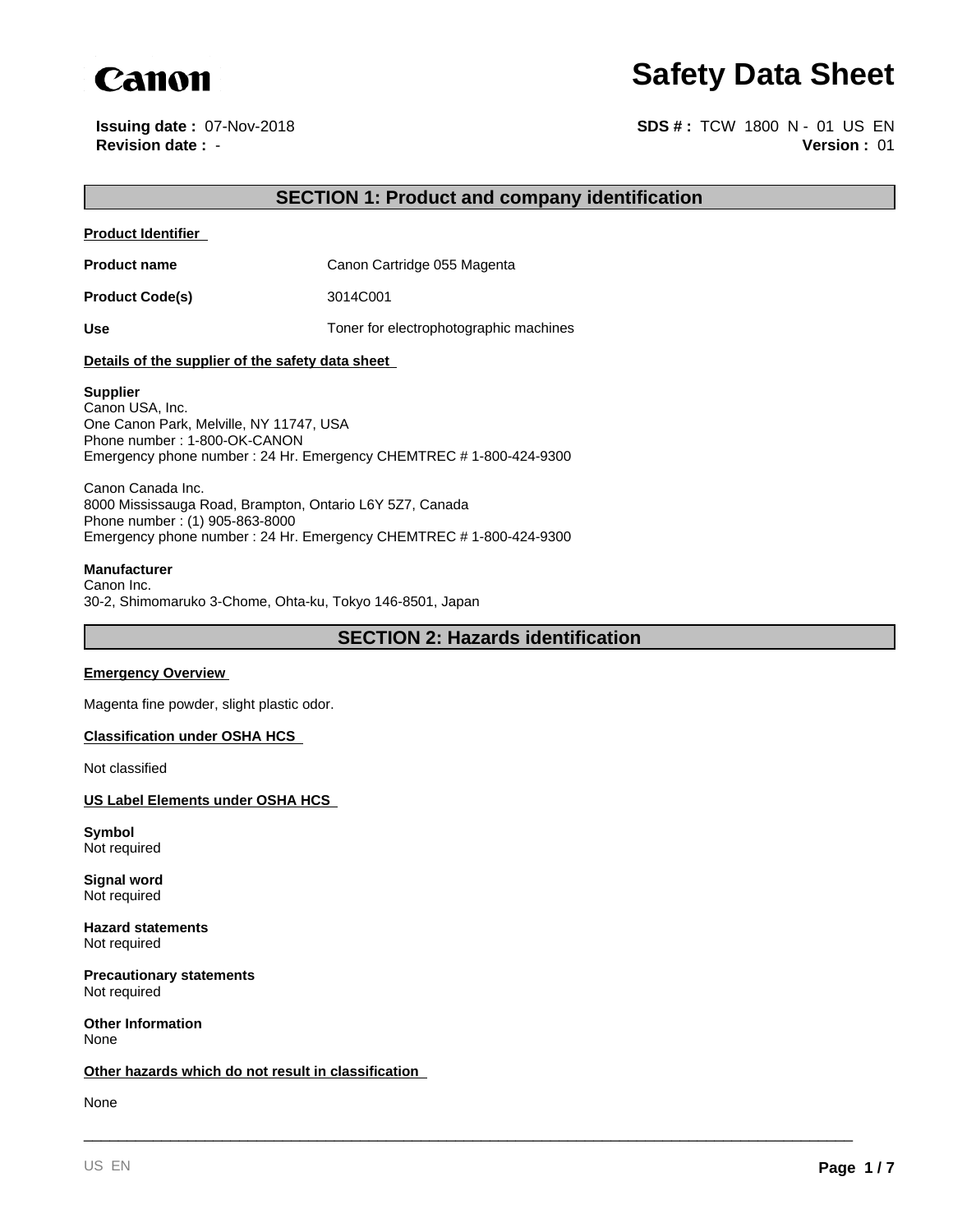## **SECTION 3: Composition/information on ingredients**

\_\_\_\_\_\_\_\_\_\_\_\_\_\_\_\_\_\_\_\_\_\_\_\_\_\_\_\_\_\_\_\_\_\_\_\_\_\_\_\_\_\_\_\_\_\_\_\_\_\_\_\_\_\_\_\_\_\_\_\_\_\_\_\_\_\_\_\_\_\_\_\_\_\_\_\_\_\_\_\_\_\_\_\_\_\_\_\_\_

| <b>Chemical name</b>       | <b>CAS-No</b> | Weight %  |
|----------------------------|---------------|-----------|
| Styrene acrylate copolymer | CBI           | $75 - 85$ |
| Wax                        | CBI           | $5 - 10$  |
| Piament                    | CBI           | $5 - 10$  |
| Amorphous silica           | 7631-86-9     |           |

## **SECTION 4: First aid measures**

#### **Description of first aid measures**

| <b>Inhalation</b>                                           | Move to fresh air. Get medical attention immediately if symptoms occur.                                             |
|-------------------------------------------------------------|---------------------------------------------------------------------------------------------------------------------|
| Ingestion                                                   | Rinse mouth. Drink 1 or 2 glasses of water. Get medical attention immediately if symptoms<br>occur.                 |
| <b>Skin Contact</b>                                         | Wash off immediately with soap and plenty of water. Get medical attention immediately if<br>symptoms occur.         |
| <b>Eye Contact</b>                                          | Flush with plenty of water. Get medical attention immediately if symptoms occur.                                    |
| Most important symptoms and effects, both acute and delayed |                                                                                                                     |
| <b>Inhalation</b>                                           | None under normal use. Exposure to excessive amounts of dust may cause physical<br>irritation to respiratory tract. |
| Ingestion                                                   | None under normal use.                                                                                              |
| <b>Skin Contact</b>                                         | None under normal use.                                                                                              |
| <b>Eye Contact</b>                                          | None under normal use. May cause slight irritation.                                                                 |
| <b>Chronic Effects</b>                                      | None under normal use. Prolonged inhalation of excessive amounts of dust may cause lung<br>damage.                  |

#### **Indication of any immediate medical attention and special treatment needed**

None

## **SECTION 5: Firefighting measures**

\_\_\_\_\_\_\_\_\_\_\_\_\_\_\_\_\_\_\_\_\_\_\_\_\_\_\_\_\_\_\_\_\_\_\_\_\_\_\_\_\_\_\_\_\_\_\_\_\_\_\_\_\_\_\_\_\_\_\_\_\_\_\_\_\_\_\_\_\_\_\_\_\_\_\_\_\_\_\_\_\_\_\_\_\_\_\_\_\_

#### **Extinguishing media**

**Suitable extinguishing media** Use CO<sub>2</sub>, water, dry chemical, or foam.

#### **Unsuitable extinguishing media** None

#### **Special hazards arising from the substance or mixture**

#### **Special Hazard**

May form explosive mixtures with air.

#### **Hazardous combustion products**

Carbon dioxide (CO 2), Carbon monoxide (CO)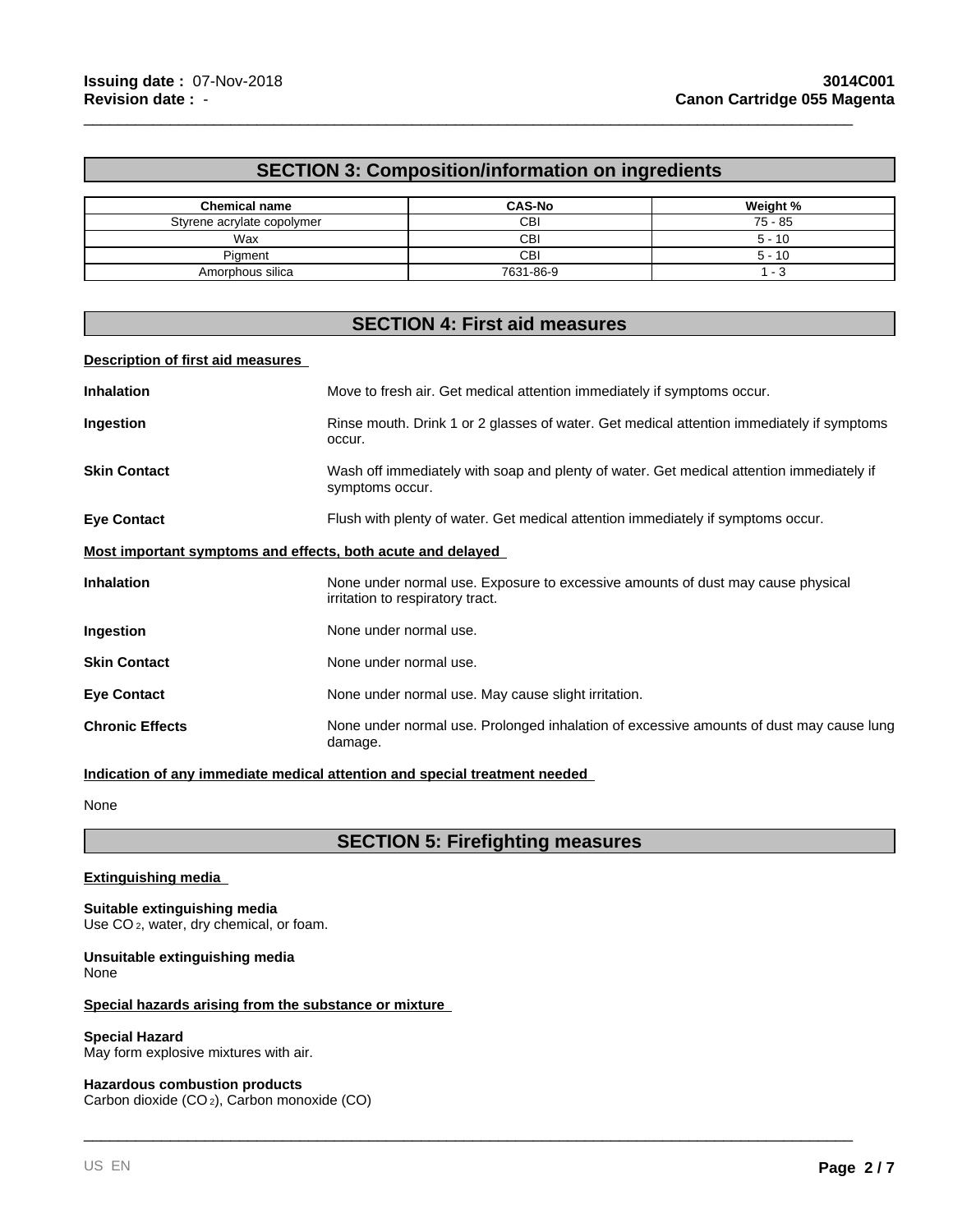#### **Advice for firefighters**

## **Special protective equipment for fire-fighters**

None

## **SECTION 6: Accidental release measures**

\_\_\_\_\_\_\_\_\_\_\_\_\_\_\_\_\_\_\_\_\_\_\_\_\_\_\_\_\_\_\_\_\_\_\_\_\_\_\_\_\_\_\_\_\_\_\_\_\_\_\_\_\_\_\_\_\_\_\_\_\_\_\_\_\_\_\_\_\_\_\_\_\_\_\_\_\_\_\_\_\_\_\_\_\_\_\_\_\_

#### **Personal precautions, protective equipment and emergency procedures**

Avoid breathing dust. Avoid contact with skin, eyes and clothing.

#### **Environmental Precautions**

Keep out of waterways.

#### **Methods and material for containment and cleaning up**

Clean up promptly by scoop or vacuum. If a vacuum cleaner is used, be sure to use a model with dust explosion safety measures. May form explosive mixtures with air.

#### **Other Information**

None

## **SECTION 7: Handling and storage**

#### **Precautions for safe handling**

Avoid breathing dust. Avoid contact with skin, eyes and clothing. Clean contaminated surface thoroughly. Use only with adequate ventilation.

#### **Conditions for safe storage, including any incompatibilities**

Keep in a dry, cool and well-ventilated place. Keep out of the reach of children. Incompatible with oxidizing agents.

## **SECTION 8: Exposure controls/personal protection**

#### **Exposure guidelines**

| <b>Chemical name</b> | OSHA PEL                                        | <b>ACGIH TLV</b> |
|----------------------|-------------------------------------------------|------------------|
| Amorphous silica     | TWA: 20 mppcf                                   | None             |
| 7631-86-9            | (80)/(% SiO2) mg/m <sup>3</sup> 1<br><b>TWA</b> |                  |

**Appropriate engineering controls** None under normal use conditions.

#### **Individual protection measures, such as personal protective equipment**

| <b>Eye/face Protection</b>    | Not required under normal use. |
|-------------------------------|--------------------------------|
| <b>Skin Protection</b>        | Not required under normal use. |
| <b>Respiratory Protection</b> | Not required under normal use. |

### **SECTION 9: Physical and chemical properties**

#### **Information on basic physical and chemical properties**

**Odor** Slight odor **pH** Not Applicable

**Appearance** Magenta ; powder **Odor threshold No data available No data available** 

\_\_\_\_\_\_\_\_\_\_\_\_\_\_\_\_\_\_\_\_\_\_\_\_\_\_\_\_\_\_\_\_\_\_\_\_\_\_\_\_\_\_\_\_\_\_\_\_\_\_\_\_\_\_\_\_\_\_\_\_\_\_\_\_\_\_\_\_\_\_\_\_\_\_\_\_\_\_\_\_\_\_\_\_\_\_\_\_\_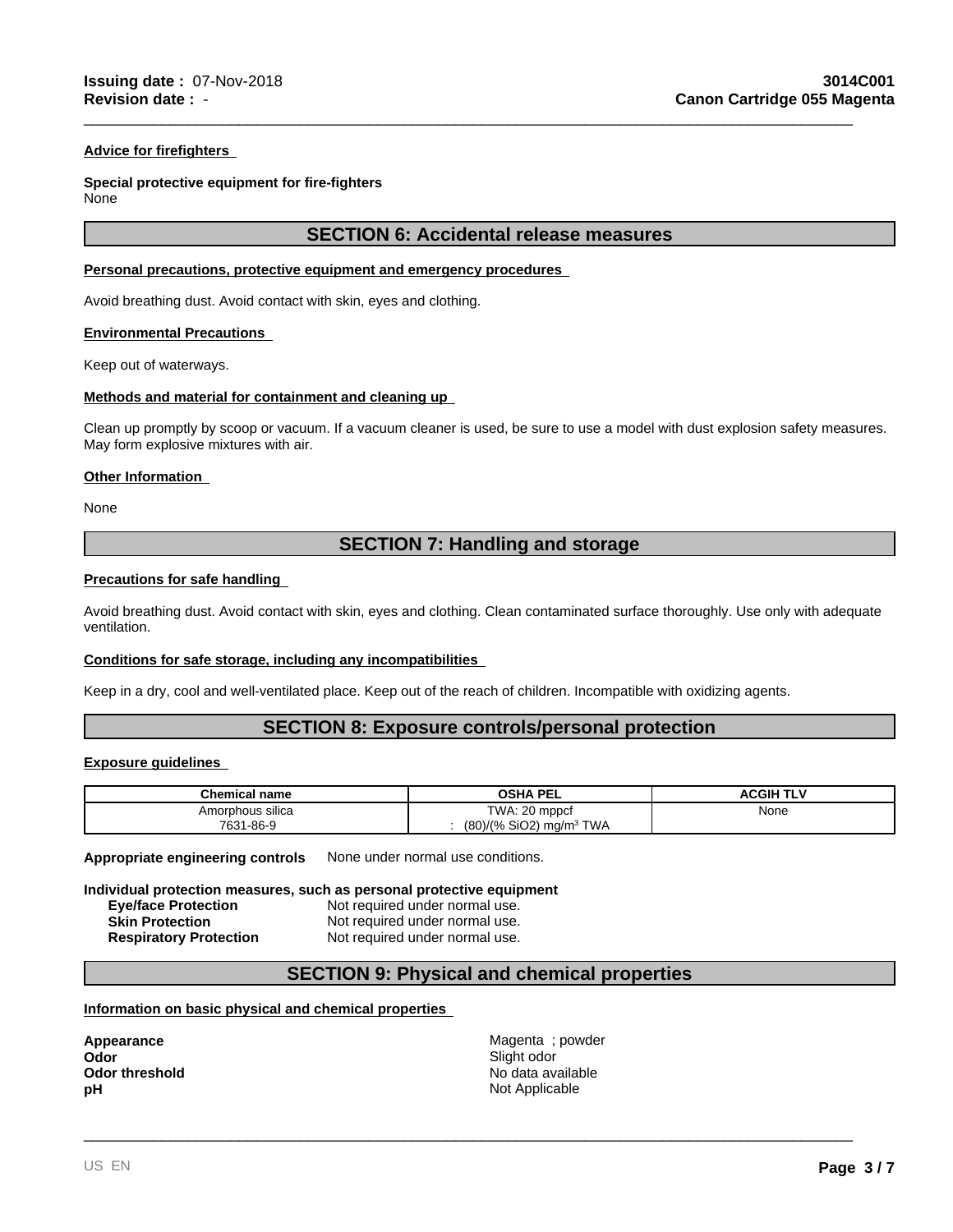**Revision date :** - **Issuing date :** 07-Nov-2018

**Evaporation Rate**<br> **Example:** Not Applicable<br> **Elammability (solid, gas)**<br> **Example:** Not flammable; estimated **Flammability (solid, gas) Flammability Limits in Air Upper Flammability Limit** Not Applicable **Lower Flammability Limit Not Applicable**<br> **Not Applicable**<br>
Not Applicable **Vapor pressure**<br> **Vapor density**<br> **Vapor density**<br> **Vapor density Vapor density** Not Applicable Not Applicable Not Applicable Not Applicable Not Applicable Not Applicable Not Applicable Not Applicable Not Applicable Not Applicable Not Applicable Not Applicable Not Applicable Not Applica **Relative density**<br>Solubility(ies) **Partition coefficient: n-octanol/water** Not Applicable Not Applicable<br> **Autoignition Temperature (°C)** No data available **Flash Point (°C)** Not Applicable **Melting/Freezing point (°C) Autoignition Temperature (°C) Decomposition Temperature (°C) Boiling Point/Range (°C) Viscosity (mPa s)**

# Not Applicable 80 - 130 (Softening point)

\_\_\_\_\_\_\_\_\_\_\_\_\_\_\_\_\_\_\_\_\_\_\_\_\_\_\_\_\_\_\_\_\_\_\_\_\_\_\_\_\_\_\_\_\_\_\_\_\_\_\_\_\_\_\_\_\_\_\_\_\_\_\_\_\_\_\_\_\_\_\_\_\_\_\_\_\_\_\_\_\_\_\_\_\_\_\_\_\_

Organic solvent; partly soluble<br>Not Applicable  $> 200$ Not Applicable

#### **Other Information**

No data available

## **SECTION 10: Stability and reactivity**

#### **Reactivity**

None

#### **Chemical stability**

**Stable** 

#### **Possibility of Hazardous Reactions**

None

#### **Conditions to Avoid**

None

#### **Incompatible materials**

Acids, Bases, Oxidizing agents, Reducing agents.

#### **Hazardous Decomposition Products**

Carbon dioxide (CO 2), Carbon monoxide (CO)

## **SECTION 11: Toxicological information**

\_\_\_\_\_\_\_\_\_\_\_\_\_\_\_\_\_\_\_\_\_\_\_\_\_\_\_\_\_\_\_\_\_\_\_\_\_\_\_\_\_\_\_\_\_\_\_\_\_\_\_\_\_\_\_\_\_\_\_\_\_\_\_\_\_\_\_\_\_\_\_\_\_\_\_\_\_\_\_\_\_\_\_\_\_\_\_\_\_

#### **Information on toxicological effects**

| <b>Acute toxicity</b>             | Estimate: LD50 > 2000 mg/kg (Ingestion)                  |
|-----------------------------------|----------------------------------------------------------|
| <b>Skin corrosion/irritation</b>  | Estimate: Non-irritant                                   |
| Serious eye damage/eye irritation | Estimate: Transient slight conjunctival irritation only. |
| <b>Sensitization</b>              | Estimate: Non-sensitizing                                |
| Germ cell mutagenicity            | Ames Test (S. typhimurium, E. coli): Negative            |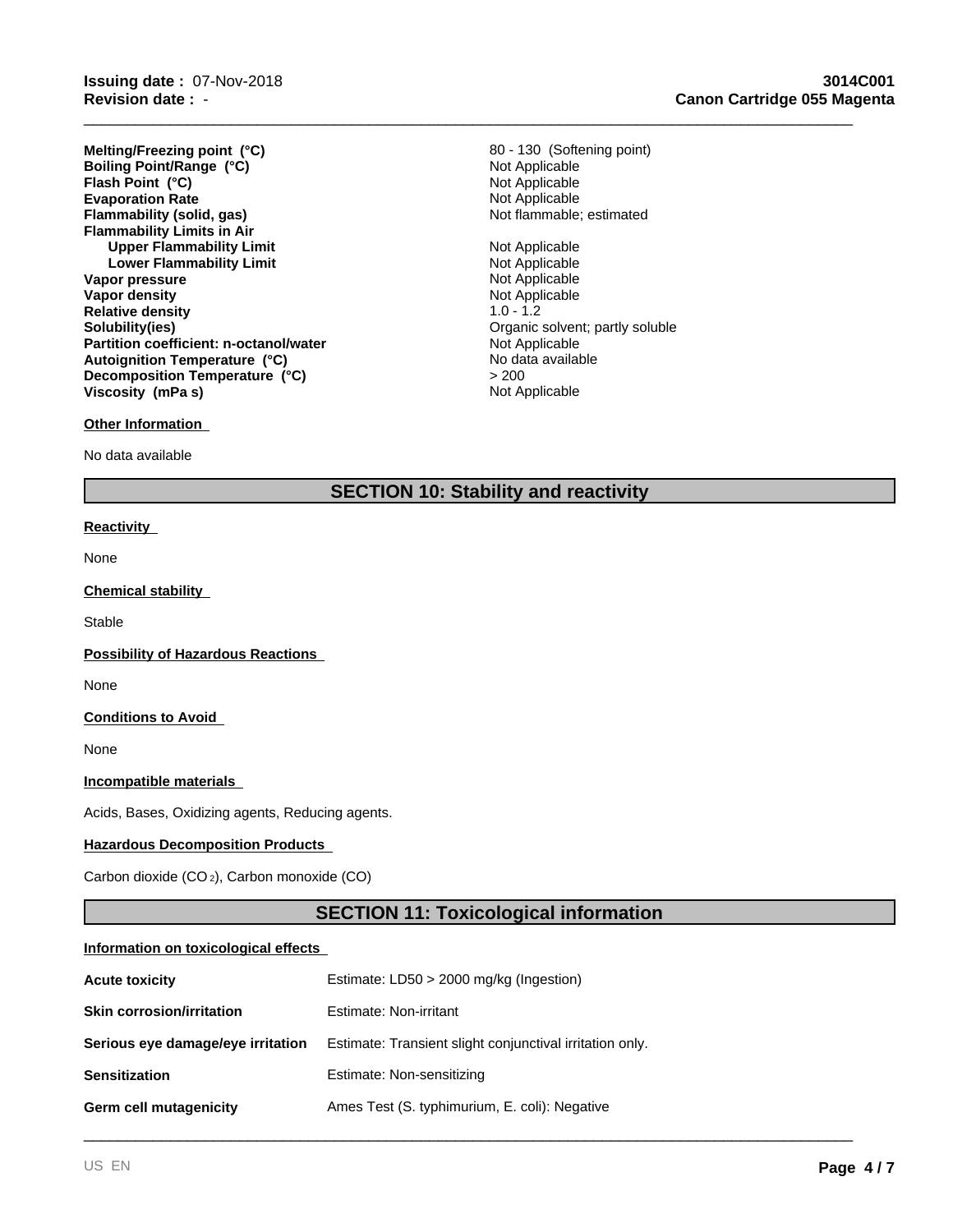| No data available<br><b>Reproductive Toxicity</b>                                                                                                                                                                                                                                                                                                                                                                                                                                                                                                                                                                                                                                            |  |
|----------------------------------------------------------------------------------------------------------------------------------------------------------------------------------------------------------------------------------------------------------------------------------------------------------------------------------------------------------------------------------------------------------------------------------------------------------------------------------------------------------------------------------------------------------------------------------------------------------------------------------------------------------------------------------------------|--|
| <b>STOT - single exposure</b><br>No data available                                                                                                                                                                                                                                                                                                                                                                                                                                                                                                                                                                                                                                           |  |
| Muhle et al. reported pulmonary response upon chronic inhalation exposure in rats to a<br><b>STOT - repeated exposure</b><br>toner enriched in respirable-sized particles compared to commercial toner. No pulmonary<br>change was found at 1 mg/m <sup>3</sup> which is most relevant to potential human exposure. A<br>minimal to mild degree of fibrosis was noted in 22% of the animals at 4 mg/m <sup>3</sup> , and a mild<br>to moderate degree of fibrosis was observed in 92% of the animals at 16 mg/m <sup>3</sup> .<br>These findings are attributed to "lung overloading", a generic response to excessive<br>amounts of any dust retained in the lung for a prolonged interval. |  |
| No data available<br><b>Aspiration hazard</b>                                                                                                                                                                                                                                                                                                                                                                                                                                                                                                                                                                                                                                                |  |
| No data available<br><b>Other Information</b>                                                                                                                                                                                                                                                                                                                                                                                                                                                                                                                                                                                                                                                |  |

**SECTION 12: Ecological information**

\_\_\_\_\_\_\_\_\_\_\_\_\_\_\_\_\_\_\_\_\_\_\_\_\_\_\_\_\_\_\_\_\_\_\_\_\_\_\_\_\_\_\_\_\_\_\_\_\_\_\_\_\_\_\_\_\_\_\_\_\_\_\_\_\_\_\_\_\_\_\_\_\_\_\_\_\_\_\_\_\_\_\_\_\_\_\_\_\_

#### **Toxicity**

#### **Ecotoxicity effects**

Fish, 96h LC50 > 100 mg/l Crustaceans, 48h EC50 > 100 mg/l Algae, ErC50(0-72h) > 100 mg/l

#### **Persistence and degradability**

No data available

#### **Bioaccumulative potential**

No data available

#### **Mobility in soil**

No data available

#### **Other adverse effects**

No data available

## **SECTION 13: Disposal considerations**

#### **Waste treatment methods**

DO NOT put toner or a toner container into fire. Heated toner may cause severe burns. DO NOT dispose of a toner container in a plastic crusher. Use a facility with dust explosion prevention measures. Finely dispersed particles form explosive mixtures with air. Dispose of in accordance with local regulations.

| <b>SECTION 14: Transport information</b> |      |  |
|------------------------------------------|------|--|
| UN number                                | None |  |
| <b>UN Proper Shipping Name</b>           | None |  |
| <b>Transport Hazard Class</b>            | None |  |

\_\_\_\_\_\_\_\_\_\_\_\_\_\_\_\_\_\_\_\_\_\_\_\_\_\_\_\_\_\_\_\_\_\_\_\_\_\_\_\_\_\_\_\_\_\_\_\_\_\_\_\_\_\_\_\_\_\_\_\_\_\_\_\_\_\_\_\_\_\_\_\_\_\_\_\_\_\_\_\_\_\_\_\_\_\_\_\_\_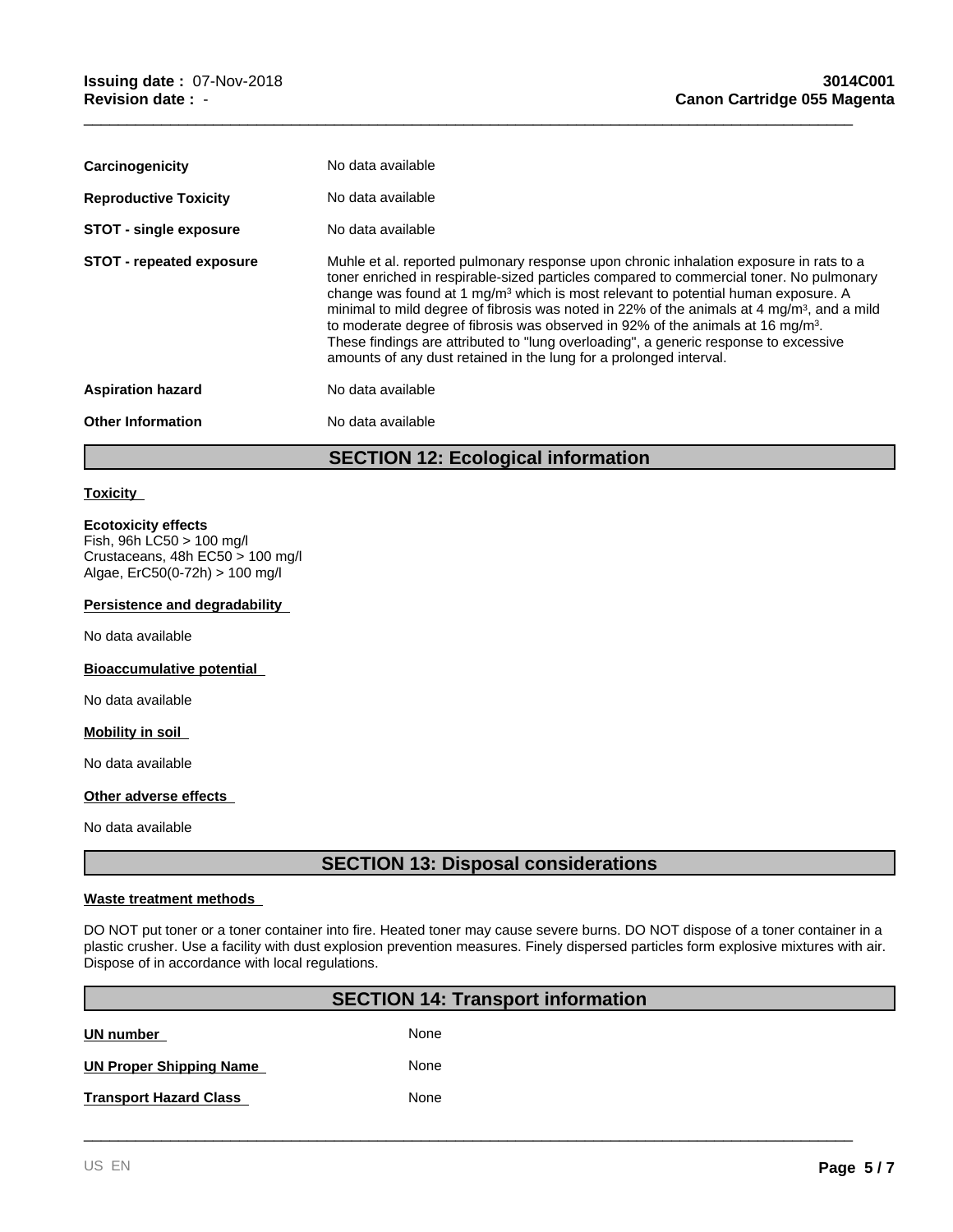**Packing Group** 

**Environmental Hazards** 

**Special Precautions for users** 

**Transport in bulk according to Annex II of MARPOL and the IBC Code** 

None

Not classified as environmentally hazardous under UN Model Regulations and marine pollutant under IMDG Code.

IATA: Not regulated

Not Applicable

## **SECTION 15: Regulatory information**

\_\_\_\_\_\_\_\_\_\_\_\_\_\_\_\_\_\_\_\_\_\_\_\_\_\_\_\_\_\_\_\_\_\_\_\_\_\_\_\_\_\_\_\_\_\_\_\_\_\_\_\_\_\_\_\_\_\_\_\_\_\_\_\_\_\_\_\_\_\_\_\_\_\_\_\_\_\_\_\_\_\_\_\_\_\_\_\_\_

**Safety, health and environmental regulations specific for the product in question** 

**TSCA Sec. 4,5,6,7,8,12b** None **SARA Title III Sec. 313** None **California Proposition 65** None<br> **CEPA Sec. 81** None **CEPA Sec. 81** None (Manufactured Item)<br> **HPA (WHMIS)** None (Manufactured Article **Other Information** None

**None (Manufactured Article)** 

## **SECTION 16: Other information**

## **Key literature references and sources for data**

- U.S. Department of Labor, 29CFR Part 1910
- U.S. Environmental Protection Agency, 40CFR Part 372
- U.S. Environmental Protection Agency, 40CFR Part 700-799
- U.S. Consumer Product Safety Commission, 16CFR Part 1500
- ACGIH, Threshold Limit Values for Chemical Substances and Physical Agents and Biological Exposure Indices
- U.S. Department of Health and Human Services National Toxicology Program, Annual Report on Carcinogens
- World Health Organization International Agency for Research on Cancer, IARC Monographs on the Evaluation on the Carcinogenic Risk of Chemicals to Humans
- California EPA, Code of Regulations Title 27. Division 4. Chapter 1. Safe Drinking Water and Toxic Enforcement Act of 1986

\_\_\_\_\_\_\_\_\_\_\_\_\_\_\_\_\_\_\_\_\_\_\_\_\_\_\_\_\_\_\_\_\_\_\_\_\_\_\_\_\_\_\_\_\_\_\_\_\_\_\_\_\_\_\_\_\_\_\_\_\_\_\_\_\_\_\_\_\_\_\_\_\_\_\_\_\_\_\_\_\_\_\_\_\_\_\_\_\_

- Environment Canada, Canadian Environmental Protection Act, 1999
- Health Canada, Hazardous Products Act, and Controlled Products Regulations
- Canada Workplace Hazardous Materials Information System

### **Key or legend to abbreviations and acronyms used in the safety data sheet**

- OSHA HCS: Occupational Safety and Health Act, Hazard Communication Standard (USA)
- FHSA: Federal Hazardous Substances Act
- OSHA PEL: PEL(Permissible Exposure Limit) under Occupational Safety and Health Administration (USA)
- ACGIH TLV: TLV(Threshold Limit Value) under American Conference of Governmental Industrial Hygienists
- TWA: Time Weighted Average
- STEL: Short Term Exposure Limit
- IARC: International Agency for Research on Cancer
- IATA: International Air Transport Association
- TSCA: Toxic Substances Control Act
- SARA Title III: SARA Title III of the Superfund Amendments and Reauthorization Act of 1986
- Proposition 65: Safe Drinking Water and Toxic Enforcement Act of 1986
- CEPA: Canadian Environmental Protection Act, 1999
- HPA: Hazardous Products Act
- WHMIS: Workplace Hazardous Materials Information System
- CBI: Confidential Business Information

| <b>Issuing date:</b>  | 07-Nov-2018 |
|-----------------------|-------------|
| <b>Revision date:</b> | -           |
| <b>Revision Note</b>  | None        |